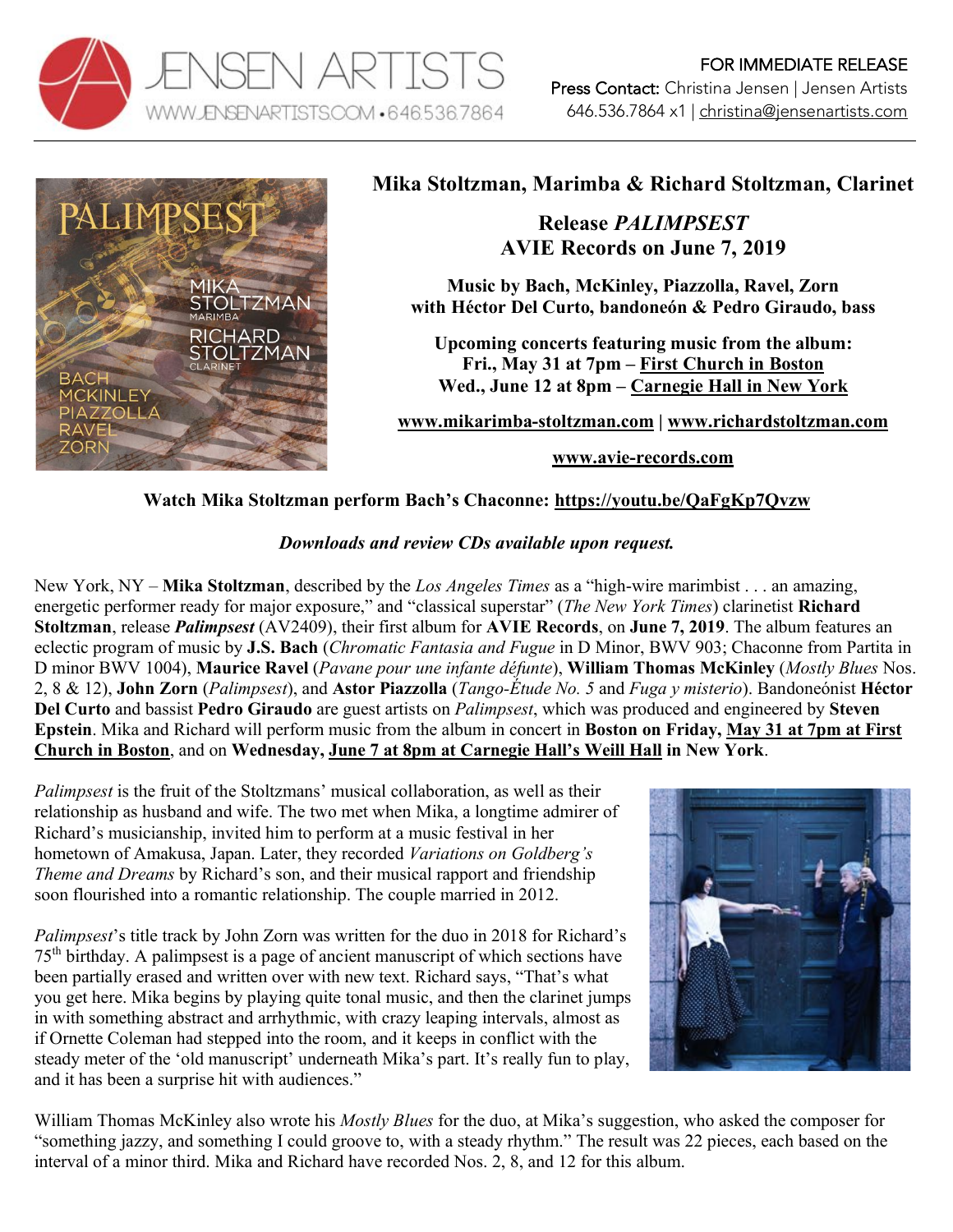Mika and Richard have each arranged a favorite work by J.S. Bach for *Palimpsest* – Mika arranged for solo marimba his Chaconne from Partita in D minor for solo violin, and Richard his *Chromatic Fantasia and Fugue*. Of the Chaconne, said to have been written after Bach learned that his wife Maria had died while he was away, Mika says, "In my opinion his sorrow is best expressed in the broad arpeggio passage in the latter part of the first section, and playing this always brings tears to my eyes. The last section is like a reminiscence – and unlike the gloomy beginning, I think it ends as a kind of vigorous hymn to life."

The album also includes Mika's expressive arrangement of Ravel's *Pavane pour une infante défunte*, and two works by Argentinian classical/tango composer Astor Piazzolla. Piazzolla's *Tango–Étude No. 5*, originally written for violin or flute, is a piece that Richard often played as an encore, which Mika encouraged him to record for this album. Of Piazzolla's *Fuga y misterio*, Richard says, "It's got the groove, the feeling of improvisation, a change of mood into Latin blues, and an amazing Bach-like fugue – but 300 years after Bach. And we loved adding Héctor on bandoneón and Pedro on bass to our little duo for this track: we live and thrive with additional friends. And it feels perfect to play, as if Piazzolla had actually written it for this combination. I like to think that if he'd heard it, he would have written it for clarinet and marimba."

**Mika Stoltzman** has been described as a "Japanese Marimba Maestro," by *Time Out New York*. *All About Jazz* raves, "Mika Stoltzman is beyond category, to use Duke Ellington's signature compliment." Mika has toured to 19 countries and 65 cities around the world. She has performed nine times at Carnegie Hall (Zankel and Weill Hall), as well as at PASIC 2005 and 2007, the Blue Note in New York, the Tokyo and Cairo Jazz Festivals, and the Rockport Jazz Festival. She regularly performs around the world in a duo with her husband, clarinetist Richard Stoltzman, at major venues in New York, Boston, Austin, Buenos Aires, Mexico, Hong Kong, Japan, Germany and many more.

Mika has performed as soloist with the Kyushu Symphony Orchestra, Kumamoto Symphony Orchestra, Kansai Philharmonic Orchestra, Krakow Philharmonic, and Szombathey Symphony Orchestra. In 2013, she gave the world premiere of Chick Corea's Piano Concerto No. 1 on marimba with the Xalapa Symphony Orchestra in Mexico and performed the work again with Orchestra Machiavelli in Italy in 2018.

Mika released her first album *Mitsue* in 1998, followed by *Marimba Phase* in 2003. In 2010, she released a live DVD, *Marimba Madness*, on Big Round Records, and new CD, *Mikarimba*, on Video Art Music (Japan). In 2013, she released *If You Believe* with Steve Gadd on TeeGa Music (Japan). In 2017, Mika and Richard Stoltzman recorded a duo album titled *Duo Cantando* with producer Stephen Epstein, guest artist Chick Corea, and the Boston Modern Orchestra Project (BMOP), released on the DENON label (Nippon Colombia, Japan and Savoy record, US). In addition, Mika's arrangement and performance of *Tokyo/Vermont Counterpoint* appears on Steve Reich's album *Triple Quartet* (Nonesuch). She has also appeared on Richard Stoltzman's album *Goldberg Variations* (BMG Japan) and Jo Hisaishi's *Asian X.T.C.* (Universal Japan).

Mika Stoltzman is from Amakusa, a small island in the Kumamoto prefecture in southern Japan. Her grandparents played traditional Japanese instruments, while her aunt taught piano and her father was a Kendo master. She began studying piano at age three, and in junior high became fascinated by the drums. At eighteen, she found the marimba, a perfect combination of piano and percussion. She studied marimba at Toronto University with members of NEXUS, and later moved to New York in 2008. She now resides in Boston. **www.mikarimba-stoltzman.com**

**Richard Stoltzman**'s virtuosity, musicianship and sheer personal magnetism have made him one of today's most soughtafter concert artists. As soloist with more than a hundred orchestras, as a captivating recitalist and chamber music performer, as an innovative jazz artist, and as a prolific recording artist, two-time Grammy Award winner Stoltzman has defied categorization, dazzling critics and audiences alike throughout many musical genres.

As a ten-year participant in the Marlboro Music Festival, Stoltzman gained extensive chamber music experience and subsequently became a founding member of the noted ensemble TASHI, which made its debut in 1973. Since then, Stoltzman's unique style of playing the clarinet has earned him an international reputation, as he has opened up possibilities for the instrument that no one could have predicted. He gave the first clarinet recitals in the histories of both the Hollywood Bowl and Carnegie Hall, and in 1986 he became the first wind player to be awarded the Avery Fisher Prize. In 2006 he was awarded the prestigious Sanford Medal by the Yale School of Music; he is an elected fellow of the American Academy of Arts and Sciences. His talents as a jazz performer as well as a classical artist have been heard far beyond his annual tours. He has performed or recorded with such jazz and pop greats as Gary Burton, the Canadian Brass, Chick Corea, Judy Collins, Steve Gadd, Eddie Gómez, Keith Jarrett, the King's Singers, George Shearing, Wayne Shorter, Mel Tormé, and Spyro Gyra founder Jeremy Wall.